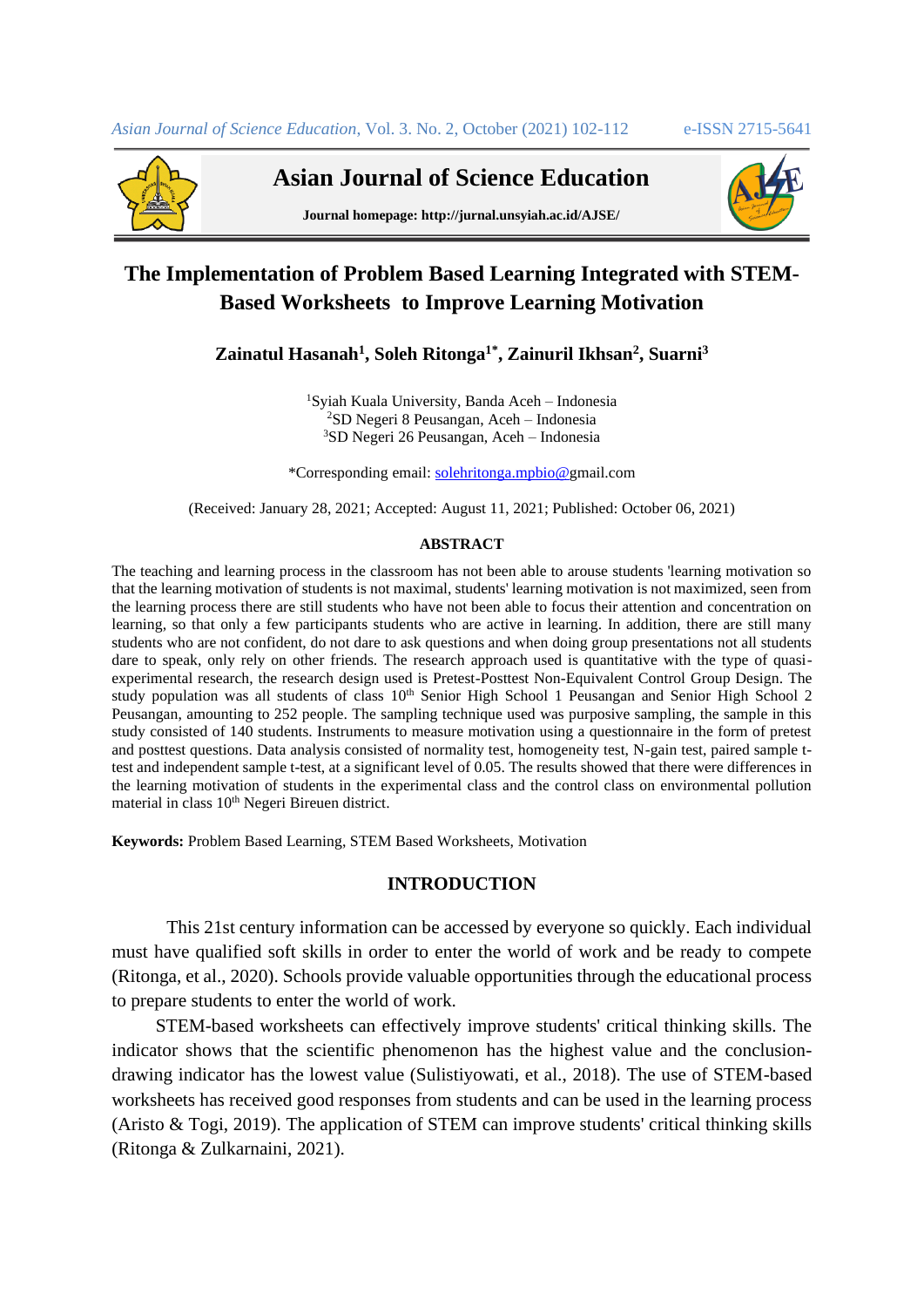# 103 *Hasanah, Z., Ritonga, S., Ikhsan, Z. & Suarni*

PBL learning model helps students to develop skills in identifying problems and students are required to work together in solving problems obtained from their real life. Learners realize that learning is needed to solve and understand very important problems (Barrows, 2002). In addition, PBL is combined with STEM education to produce meaningful learning through the systematic integration of knowledge, concepts and skills (Tseng, et al., 2013). The PBL model is active learning and is very effective in creating knowledge, and can improve analysis, evaluation and creation skills). The PBL model is more effective for teaching than traditional lecture discussions (Tarhan & Ayyildiz, 2015).

# **Problem of Research**

The teaching and learning process in class  $10<sup>th</sup>$  at Senior High School 1 Peusangan and Senior High School 2 Peusangan in the classroom has not been able to generate motivation to learn so that students 'learning motivation is not maximal, students' learning motivation is not maximized, seen from the learning process there are still students who are not able to focus their attention and the concentration on learning, so that only a few students are active in learning. In addition, there are still many students who are not confident, do not dare to ask questions and when doing group presentations not all students dare to speak, only rely on other friends.

Environmental pollution concept is one concept that is still considered difficult by most students. This is because the concept is still theoretical and so far the presentation has not maximized the critical thinking skills and learning motivation of students. Learning activities on environmental pollution concept show that students are not active in learning, students only listen to explanations and record the subject matter delivered by the teacher (Prihatini, 2017). Therefore, in the teaching and learning process, one of the solutions offered is implementing the PBL learning model combined with STEM-based worksheets.

The solution to be carried out is by applying the PBL model combined with STEM-based worksheets. Several previous studies related to research, namely the use of PBL have been conducted by Lapuz & Fulgencio (2020), the use of PBL can significantly improve critical thinking skills before and after learning activities. The PBL model has a higher influence on critical thinking skills and environmental attitudes than the conventional model. The use of the PBL model in solving environmental problems encourages students' critical thinking skills to foster environmental attitudes (Amin, et al., 2020). There is a significant difference in learning outcomes between students who have high and low critical thinking skills (Mulyanto, et al., 2018). The PBL model provides opportunities for learners to discover new knowledge to their prerequisite knowledge for solving problems. Therefore, they participate in an active process of creating innovative solutions to these problems through experience (Yazar, 2015). The PBL model can improve learning achievement (Sartika, 2018).

#### **Research Focus**

This study aims to determine the impact of implementing Problem-based Learning integrated with STEM-based worksheet on increasing Learning Motivation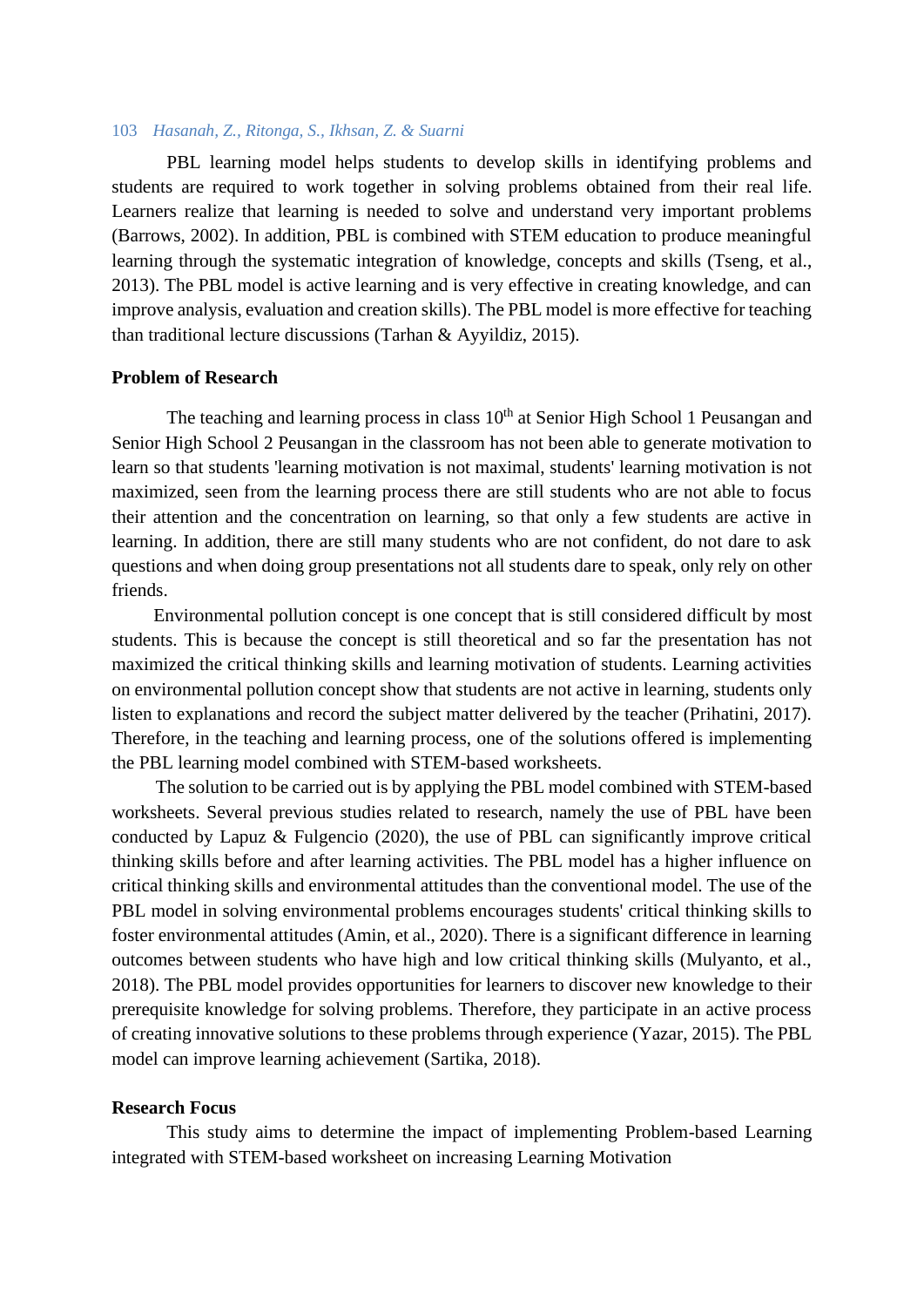# **METHODOLOGY OF RESEARCH**

#### **General Background of Research**

This research was conducted at Senior High School 1 Peusangan and Senior High School 2 Peusangan. Sampling in the two schools was based on UN scores in biology subjects in 2019 which showed that both had the lowest average score. The approach used is quantitative. This type of research is quasi-experimental and uses applied methods to determine the differences that arise from a treatment on experimental variables. The treatment of both the experimental group and the control group was to test the consequences of the treatment used in learning.

#### **Subject of Research**

The population in this study were all students of class  $10<sup>th</sup>$  IPA at Senior High School 1 Peusangan and Senior High School 2 Peusangan, totaling 252 students. The sample in this study amounted to 140 students. The researcher determined the research sample class using purposive sampling. The taking of the experimental class and the control class was determined by looking at the standard deviation value of the homogeneous students 'pretest results (homogeneous students' abilities).

#### **Instrument and Procedures**

The instrument used to measure learning motivation was a questionnaire accompanied by a rubric. The parameter in this study is to measure the learning motivation of students using four indicators, is attention, relevance, confidence, and satisfaction (Keller, 2010). The learning motivation questionnaire used in this study was in accordance with Keller's learning motivation indicators, then the questionnaire was developed by Huang and Foon (2016) and modified by researchers. Furthermore, the modified questionnaire was subjected to a validation test to expert lecturers.

#### **Data Analysis**

The stages of data analysis were: 1) normality test, to test the normality of the data the Kolmogorov-Smirnov test was used. To perform this normality test using the SPSS program. Normality test criteria if the  $Sig. > 0.05$  is declared normal, 2) homogeneity test, to test the homogeneity of the data can use the Levene test. To perform this homogeneity test using the SPSS program. Homogeneity test criteria if the Sig.  $> 0.05$  is declared homogeneous, 3) independent sample t-test, namely the comparative test or different test to determine whether there is a significant difference in mean or mean between the 2 groups. To perform this test using the SPSS version 21 program. If the criteria  $(p \le 0.05)$  then there are differences in the learning motivation of students.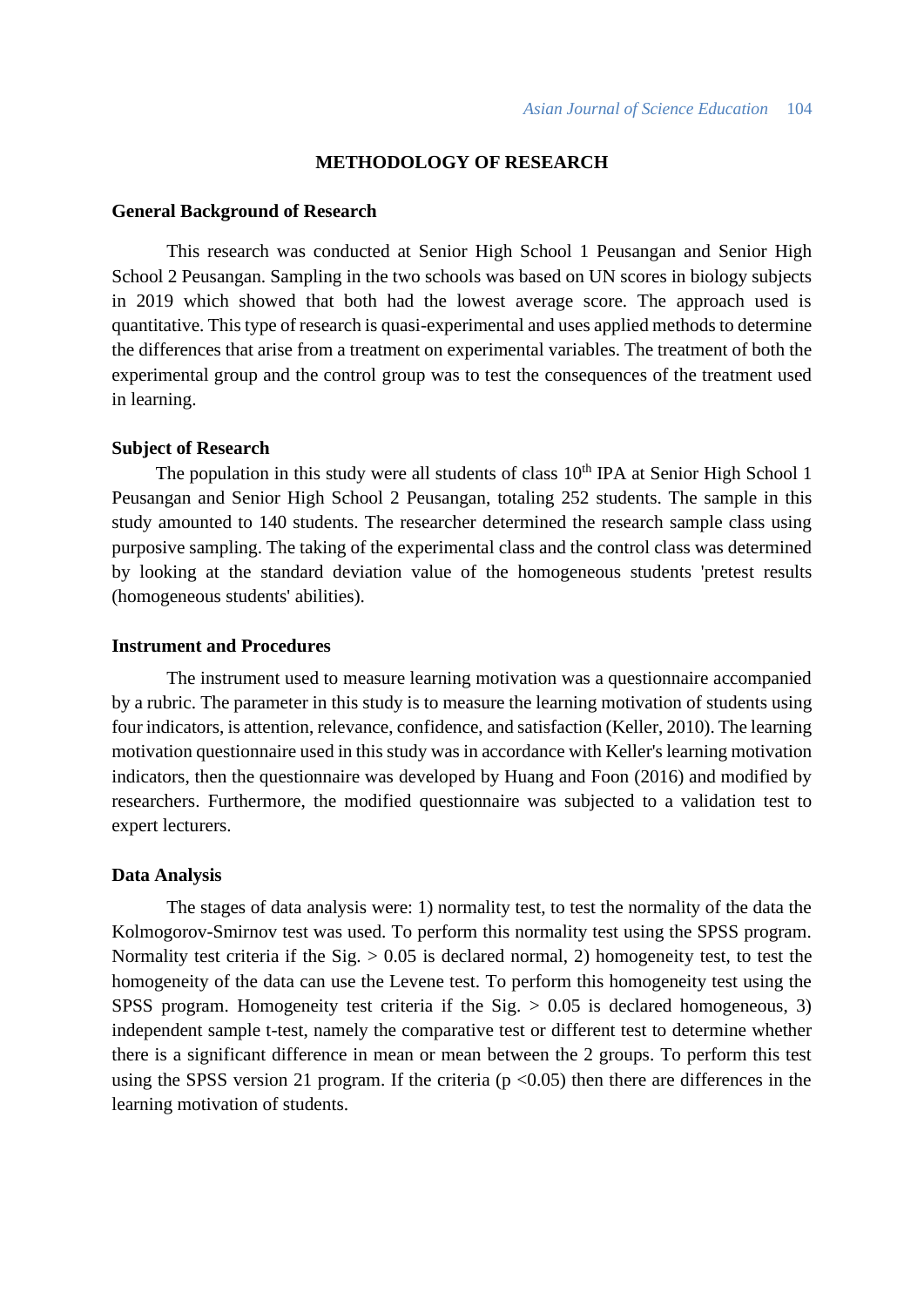# 105 *Hasanah, Z., Ritonga, S., Ikhsan, Z. & Suarni*

# **RESULTS AND DISCUSSION**

The paired sample t-test was used to see differences in the learning motivation of students before and after learning by applying the PBL learning model combined with STEM-based worksheets in class 10<sup>th</sup> Senior High School Bireuen Regency on environmental pollution concept. The results of the paired sample t-test of the experimental class learning motivation are presented in Table 1.

| Twore It I allow Dailiple I was beautened Equilibrity interference in Emperiment Chase |        |         |                       |                      |  |  |
|----------------------------------------------------------------------------------------|--------|---------|-----------------------|----------------------|--|--|
| Score                                                                                  | Sample | Average | <b>Std. Deviation</b> | Paired Sample T-test |  |  |
| Pretest                                                                                |        | 28,19   | 3.80                  |                      |  |  |
| Posttest                                                                               |        | 73.60   | 8.36                  | $\rho < 0.05$        |  |  |

**Table 1.** Paired Sample T-test Students' Learning Motivation in Experiment Class

Table 1 shows that the results of the paired sample t-test in the experimental class were obtained ( $\rho \leq 001$ ). So it was concluded that there were differences in the learning motivation of students before and after learning with the application of the PBL. combined with STEMbased worksheets in class 10<sup>th</sup> Senior High School Bireuen Regency on environmental pollution concept. The average increase in students' learning motivation indicators in the experimental class is presented in Figure 1.





The results showed that the application of the PBL model combined with STEM-based worksheets could increase the learning motivation of class 10<sup>th</sup> students of Senior High School Bireuen Regency. The attention indicator shows a pretest score of 26.22 and a posttest of 73.04, this shows students feel that early learning on environmental pollution concept has something that catches their attention, so they are more interested in learning. The relevance indicator shows the pretest value of 28.81 and posttest 73.53, this shows that students feel the information obtained is in accordance with the students' learning interests, because in learning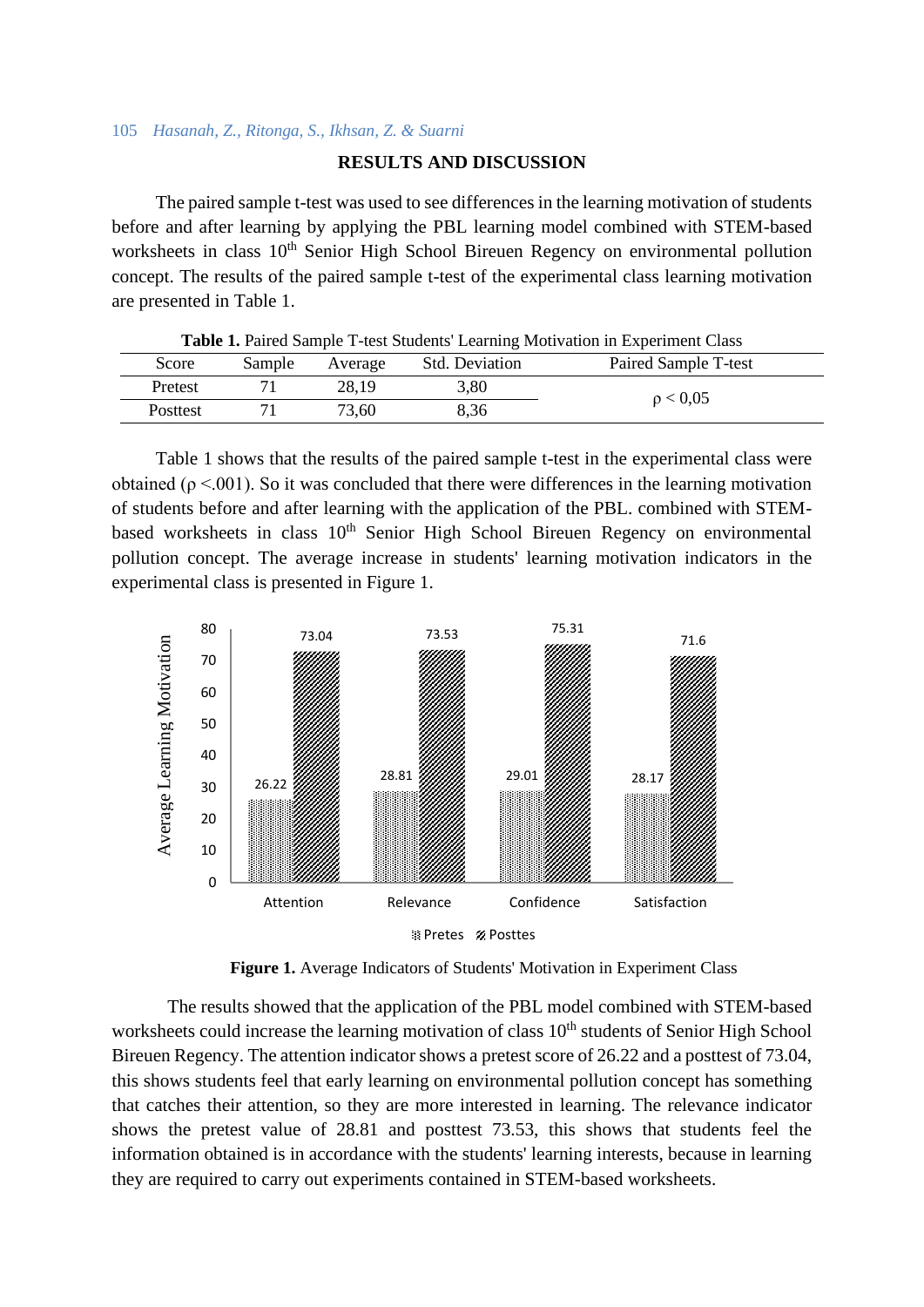The confident indicator shows a pretest value of 29.01 and posttest 75.31, this shows that students are confident that they can find solutions to problems based on experiments carried out. The satisfaction indicator shows the pretest value of 28.17 and posttest 71.60, this shows that it has a very good impact in motivating students 'learning, stimulating students' curiosity so that when students are able to solve a problem, so that participants students feel more confident.

In line with the opinion of Husna et al., (2020) explaining that the implementation of STEM-based worksheets can significantly increase the learning motivation of students. The PBL model can also motivate students to achieve the desired learning outcomes. In PBL, students are trained to learn independently, independent learning is very important to promote student motivation (Harun et al., 2012).

Students can be motivated in a learning program after learning using STEM, where students discuss STEM concepts and activities, and can reveal certain program elements that motivate students (Chittum et al., 2017). Students' views about STEM education show that they consider STEM education to be instructive, entertaining, creative and motivating. Furthermore, students stated that STEM education increased their creativity and motivation towards the course and contributed to their career choices (Ugras, 2018).

The PBL model is used to motivate students to identify and research the concepts they need to know to work through these problems (Duch et al., 2001). The use of PBL can motivate students to high (Fukuzawa et al., 2017). The application of the PBL integrated with the mindmap can improve students' critical thinking skills (Ritonga et al., 2021).

The learning motivation of students in the control class taught using conventional methods in class X SMAN Bireuen Regency on environmental pollution concept was analyzed using the paired sample t-test. The results of the paired sample t-test learning motivation for the control class are presented in Table 2.

| <b>Table 2.</b> I alleg Balliple 1-wat of Buggeth Mottvallon of Control Class |        |         |                       |                      |  |
|-------------------------------------------------------------------------------|--------|---------|-----------------------|----------------------|--|
| Score                                                                         | Sample | Average | <b>Std. Deviation</b> | Paired Sample T-test |  |
| Pretest                                                                       | 69     | 27.57   | 3.76                  |                      |  |
| Posttest                                                                      |        | 66.97   | 7.04                  | $\rho < 0.05$        |  |

**Table 2.** Paired Sample T-test of Student Motivation of Control Class

Table 2 shows that the results of the paired sample t-test for the control class were obtained ( $\rho$  <.001). So it is concluded that there are differences in the learning motivation of students before and after learning with the application of conventional methods in class X SMAN Bireuen Regency on environmental pollution concept. The average increase in students' learning motivation indicators in the control class is presented in Figure 2.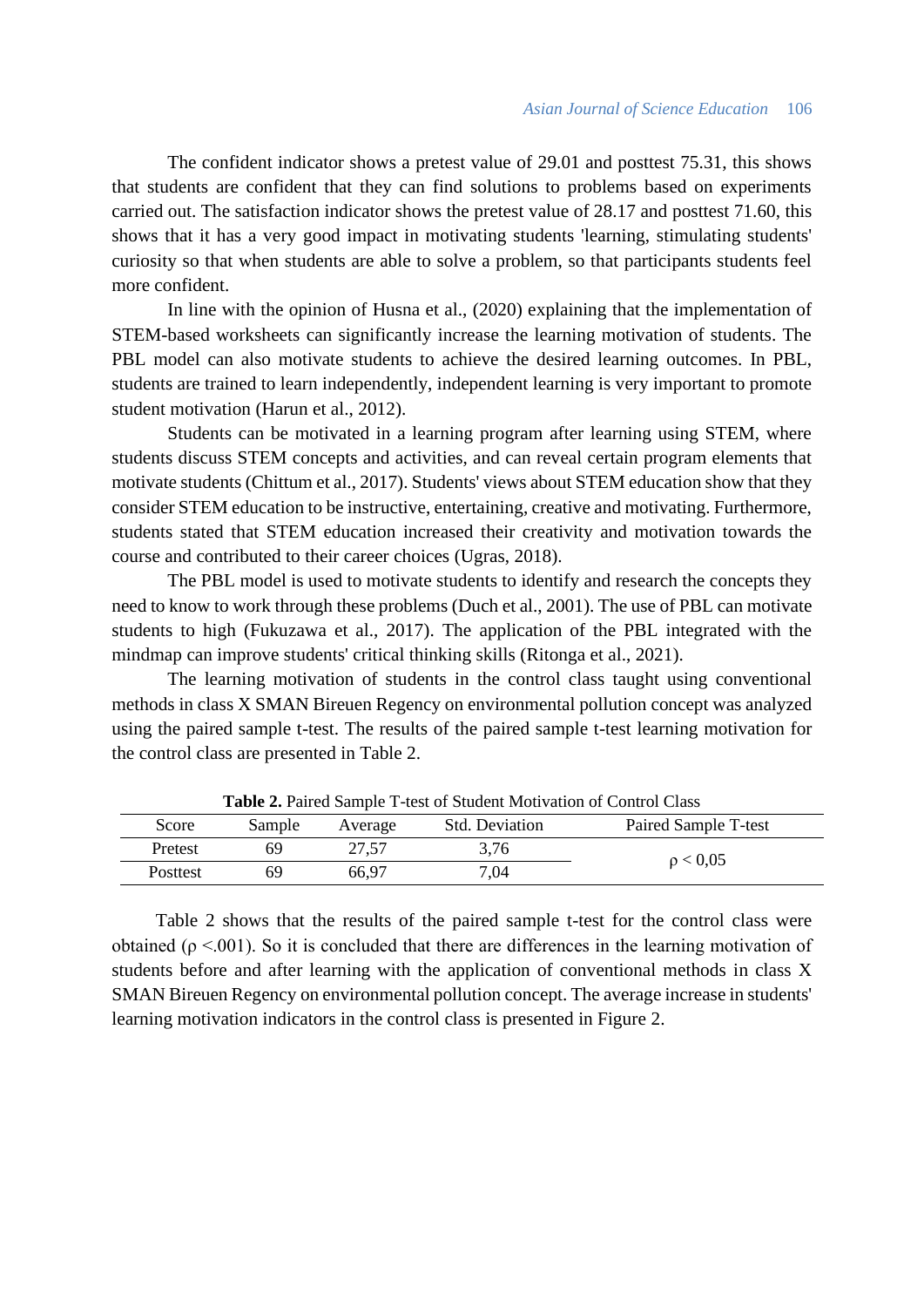

**Figure 2**. Average Indicators of Student Motivation in Control Class

The results showed that the application of conventional methods can increase the learning motivation of class X students of SMAN Bireuen Regency. The attention indicator shows a pretest score of 26.09 and 68.75 posttest, this shows that students feel that early learning on environmental pollution concept has something that attracts the attention of students, although there are still some students who are still not attractive to learn at the beginning of the lesson.

The relevance indicator shows the pretest value of 27.78 and posttest 66.79, this shows that some students feel the information obtained is in accordance with the learning interests of students, although there are still some students who feel that environmental pollution concept has not according to his interests. The confident indicator shows a pretest value of 27.87 and a posttest of 65.05, this shows that some students are confident in carrying out learning activities. On the indicator of satisfaction shows a pretest value of 28.18 and posttest 65.22, this shows that some students are more motivated to learn so that students feel more confident. In line with the opinion of Arief et al., (2016) explaining that there are differences in the initial and final motivation of students using conventional methods.

Before testing the hypothesis, the prerequisite test for the independent sample t-test was a test of normality and homogeneity, the data showed normal and homogeneous. The results of the independent sample t-test posttest of students' learning motivation at Senior High School Bireuen Regency, can be seen in Table 3.

| Group      | <b>Average Posttest</b> | Independent Sample T-test |
|------------|-------------------------|---------------------------|
| Experiment | 73,60                   | $\rho < 0.05$             |
| Control    | 66.97                   |                           |

**Table 3**. Results of Independent Sample T-test Posttest Students' Learning Motivation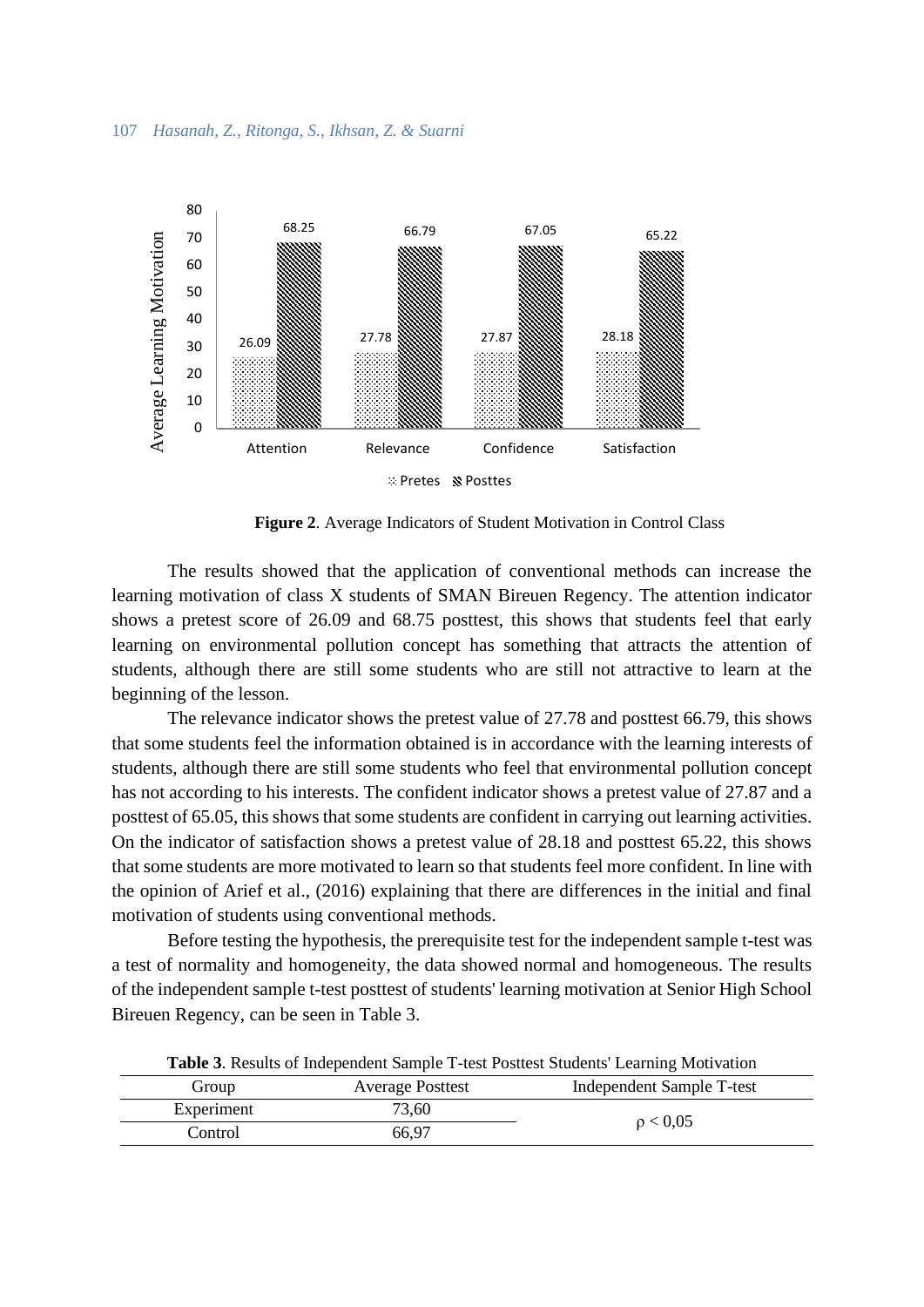Based on Table 3. shows the results of the independent sample t-test obtained ( $\rho < .001$ ). So it can be concluded that there are differences in the learning motivation of students between the experimental class and the control class on environmental pollution concept in class  $10<sup>th</sup>$ Senior High School Bireuen Regency. Learning PBL learning model combined with STEMbased worksheets shows that learning motivation is significantly better than students who take conventional learning on environmental pollution concept in class  $10<sup>th</sup>$  Senior High School Bireuen Regency.

The mean results of the pretest and posttest learning motivation for the experimental class and the control class to see the difference in the average learning motivation of students can be seen in Figure 3.





Figure 3 shows that the difference in the mean learning motivation of students between the experimental class and the control class. The posttest mean of learning motivation for the experimental class was 73.60, and the control class was 66.97. Based on the average obtained in the experimental and control groups, it can be seen that the average learning motivation of students in the experimental group is greater than the control group. This means that students who take the PBL learning model combined with STEM-based worksheets show that students' motivation is better than students who take conventional learning.

The difference in students' learning motivation is caused by the use of PBL learning models combined with STEM-based worksheets, with the use of STEM-based worksheets students become more active in solving problems and students are more enthusiastic in conducting experiments because the STEM-based worksheets already exist. a guide for assembling the tools that have been provided by the teacher, the steps that students must follow when the experiment is more interesting because there are pictures of the steps that students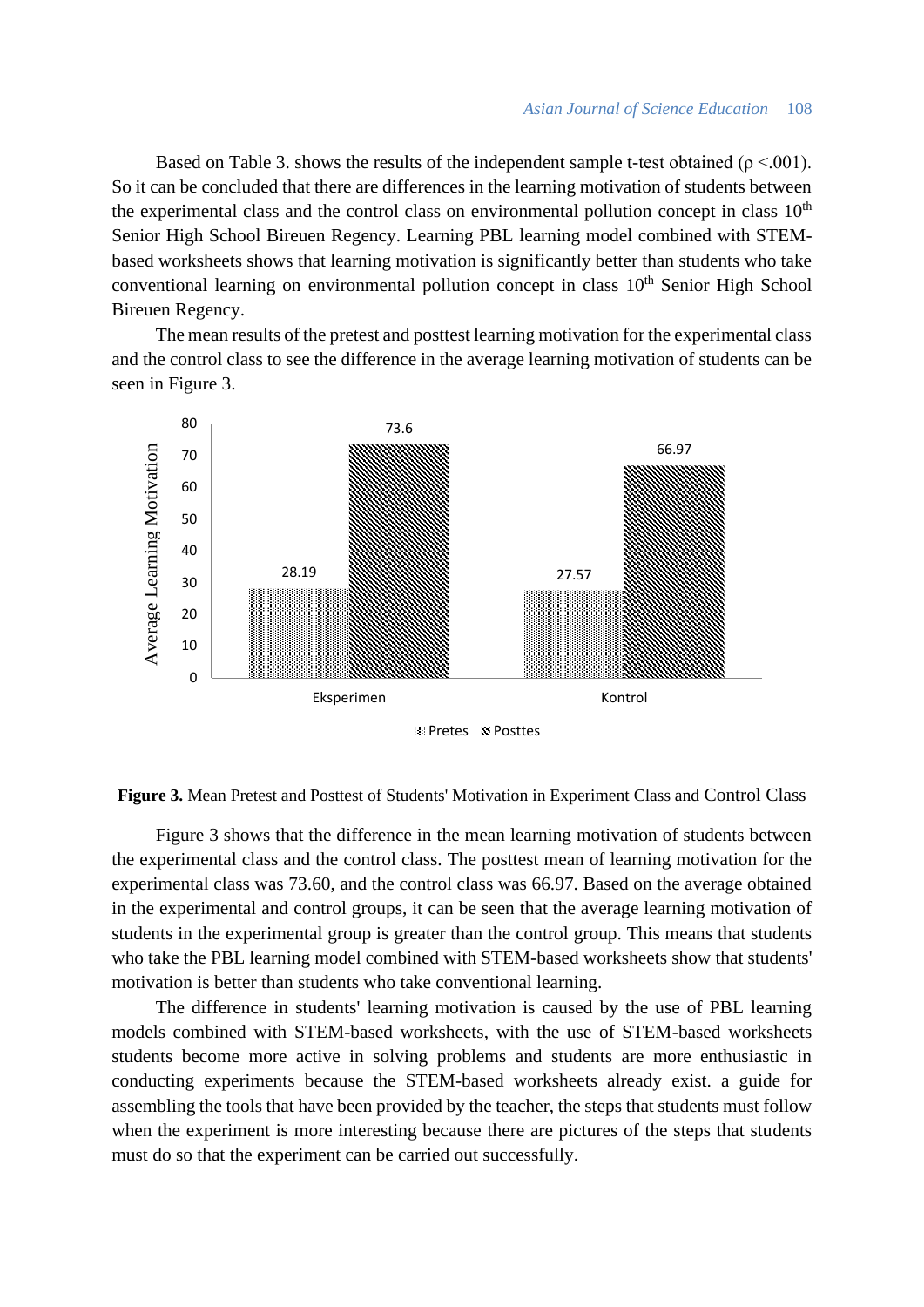# 109 *Hasanah, Z., Ritonga, S., Ikhsan, Z. & Suarni*

The motivation of students is very influential on how to teach teachers. In accordance with the research results of Agustina et al., (2013) that experiments conducted by students lead to learning motivation by students because students want to get an award, besides that students will also try to do their best to get high scores. An interesting way of teaching can make students more enthusiastic about learning and will be more serious in learning the lessons that have been delivered by the teacher.

Previous research on the use of PBL learning models combined with STEM-based worksheets was conducted by Husna et al., (2020) explaining that the use of STEM-based worksheets can significantly increase learning motivation and creativity of students. The motivation to learn and the curiosity of students must be endeavored to increase learning involvement and creativity during class. Less varied learning models will make students quickly bored. Therefore, various learning approaches that are chosen properly can increase creativity and motivational learning of students (Hasan et al., 2019). The implementation of STEM-based learning strategies that have never been done before can increase the learning motivation of students (Rahmiza et al., 2015). The application of STEM can improve students' critical thinking skills (Ritonga & Zulkarnaini, 2021).

PBL learning can increase student motivation (Khusaini et al., 2018). This study is also similar to Azer (2009) concluded that the PBL method is important for creating good interactions between teachers and students and it will make the atmosphere of discussion in the learning system more effective. Similar results were expressed by Rerung et al., (2017) who concluded that the PBL method can significantly influence student learning. The PBL method can contribute to learning, students can develop and improve their learning and PBL abilities, the method can encourage students to learn actively, foster independent learning behavior, and students are given full responsibility for their own learning process (Mioduser and Betzer, 2007). The PBL model can significantly improve motivation and classroom atmosphere (Witte and Rogge, 2014).

While the learning motivation of students uses conventional learning, students feel bored with teacher-centered learning methods without any element of student activity in the process of teaching and learning activities in the control class. In addition, conventional learning does not provide opportunities for students to obtain their own knowledge about environmental pollution concept so that students are less motivated in learning. In line with the opinion of Arief et al., (2016) learning using a problem-based learning approach is significantly better than learning mathematics using a conventional approach in increasing student learning motivation.

# **CONCLUSIONS**

The implementation of the PBL learning model combined with STEM-based worksheets can increase students' learning motivation on environmental pollution concept in 10<sup>th</sup> Senior High School Bireuen Regency. In addition, there are differences in the learning motivation of students between the experimental class and the control class on environmental pollution concept in class 10<sup>th</sup> Senior High School Bireuen.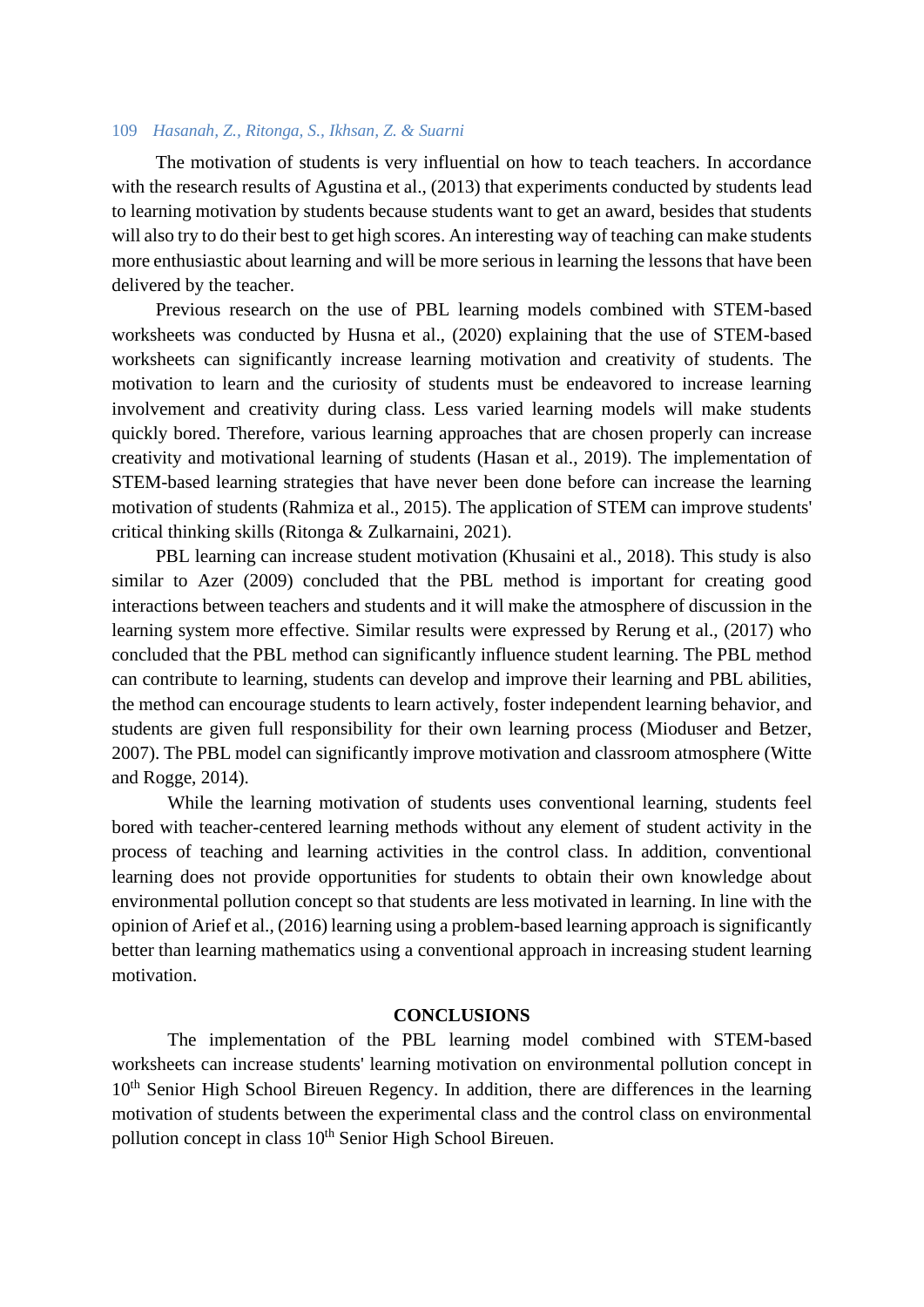# **References**

- Agustina, M., Adlim, A., & Yusrizal, Y. (2013). Peningkatan Keterampilan Proses Sains Dan Motivasi Belajar Siswa Melalui Penerapan Home Experiment. *Jurnal Pendidikan Sains Indonesia (Indonesian Journal of Science Education)*, *1*(1), 34–46.
- Amin, S., Utaya, S., Bachri, S., Sumarmi, & Susilo, S. (2020). Effect of problem-based learning on critical thinking skills and environmental attitude. *Journal for the Education of Gifted Young Scientists*, 8(2):743–755
- Arief, H. S. Maulana, Ali, S. (2016). Meningkatkan Motivasi Belajar Melalui Pendekatan Problem-Based Learning (PBL). *Jurnal Pena Ilmiah*, *1*(1).
- Aristo, R. W dan Togi T. (2019). Stem Approach Students' Worksheet Development with 4D Model in Sound Waves Topic. *International Journal of Scientific Research and Engineering Development, 2*(4).
- Azer, S. A. (2009). Interactions between students and tutor in problem-based learning: The significance of deep learning. *Kaohsiung Journal of Medical Sciences*, *25*(5)
- Barrows, H., (2002). Is it truly possible to have such a thing as PBL? Distance Educ, *23*(1).
- Chittum, J. R., Jones, B. D., Akalin, S., & Schram, Á. B. (2017). The effects of an afterschool STEM program on students' motivation and engagement. *International Journal of STEM Education*, *4*(1).
- Duch, B. J. Susan E. G. & Deborah E. A. (2001*). The Power of Problem-Based Learning: a Practical "How To" For Teaching Undergraduate Courses in any Discipline*. Stylus Publishing: Virginia.
- Fukuzawa, S., Boyd, C., & Cahn, J. (2017). Student Motivation in Response to Problem-based Learning. *Collected Essays on Learning and Teaching*, *10*.
- Harun, N. F. Khairiyah, M. Y. Mohammad, Z. J. & Syed, A. H. S. H. (2012). Motivation in Problem-based Learning Implementation. *Procedia - Social and Behavioral Sciences, 56*.
- Huang, B., & Hew, K. F. (2016). Measuring Learners' Motivation Level in Massive Open Online Courses. *International Journal of Information and Education Technology*, *6*(10).
- Husna, E. F. Muhammad, A. Abdul, G. Muhammad, S. dan Muhammad, I. (2020). Developing STEM-Based Student Worksheet to Improve Students' Creativity and Motivation of Learning Science. *Scientiae Educatia: Jurnal Pendidikan Sains*, *9*(1).
- Keller, A. A., Wang, H., Zhou, D., Lenihan, H. S., Cherr, G., Cardinale, B. J. & Ji, Z. (2010). Stability and aggregation of metal oxide nanoparticles in natural aqueous matrices. *Environmental science & technology*, *44*(6).
- Khusaini, Sri. L. Nita, A. A. (2018). The Application of Problem-Based Learning Methods to Improve Economic Learning Outcomes and Motivation. *Dinamika Pendidika*n, *13*(2).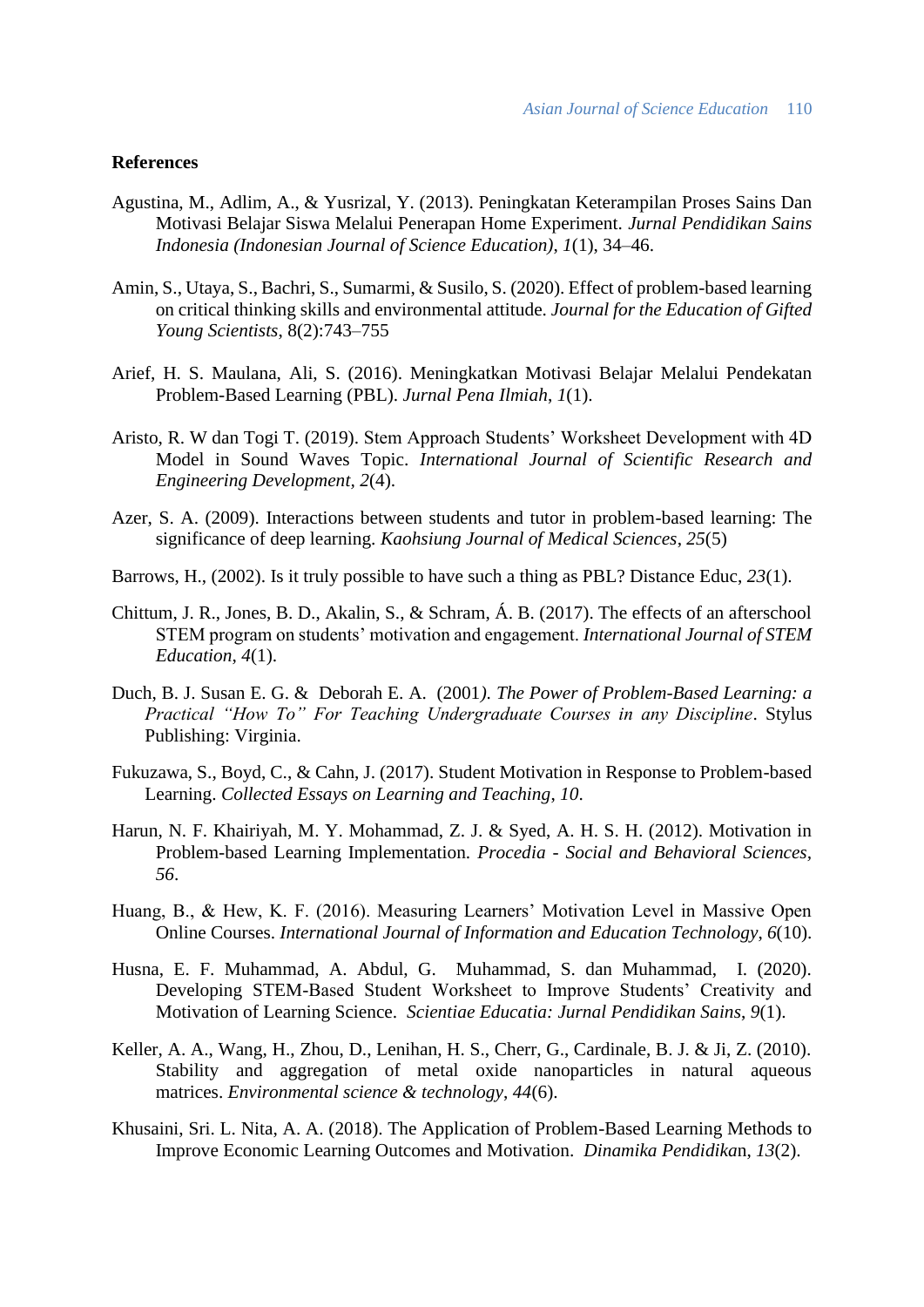- 111 *Hasanah, Z., Ritonga, S., Ikhsan, Z. & Suarni*
- Lapuz, A.M., & Fulgencio, M. (2020). Improving the critical thinking skills of secondary school students using problem-based learning. *International Journal of Academic Multidisciplinary Research (IJAMR)*, 4(1):1–7
- Mulyanto, H., Gunarhadi, G., & Indriayu, M. (2018). The effect of problem based learning model on student mathematics learning outcomes viewed from critical thinking skills. *International Journal of Educational Research Review*, 3(2):37–45
- Mioduser, D., & Betzer, N. (2007). *The contribution of Project-based-learning to highachievers ' acquisition of technological knowledge and skills*. Springer Science+Business Media.
- Prihatini, E. (2017). Pengaruh Model Problem Based Learning (PBL) dan Project Based Learning (PjBL) Terhadap Hasil Belajar Biologi Pada Materi Pencemaran Lingkungan Peserta didik Sekolah Menengah Atas. *Jurnal Pendidikan Biologi*, *6*(2).
- Rahmiza, M. S. Adlim, & Mursal. (2015). Pengembangan LKS STEM (Science, Technology, Engineering, and Mathematics ) Dalam Meningkatkan Motivasi Dan Aktivitas Belajar Peserta didik SMA Negeri 1 Beutong Pada Materi Induksi Elektromagnetik. *Jurnal Pendidikan Sains Indonesia*, *03* (01).
- Rerung, N., Sinon, I. L. S., & Widyaningsih, S. W. (2017). Penerapan Model Pembelajaran Problem-based learning (PBL) Uuntuk Meningkatkan Hasil Belajar. *Jurnal Ilmiah Pendidikan Fisika Al-BiRuNi*, *6*.
- Ritonga, S., Safrida, S., Huda, I., Supriatno, & Sarong, M. A. (2020). The effect of problembased video animation instructions to improve students' critical thinking skills. *Journal of Physics: Conference Series*, 1460(1):1-6
- Ritonga, S., & Zulkarnaini, Z. (2021). Penerapan Pendekatan STEM untuk Meningkatkan Keterampilan Berpikir Kritis Peserta Didik. *Jurnal Studi Guru dan Pembelajaran*, *4*(1), 75-81.
- Ritonga, S., Kharina, A. & Zulkarnaini, Z. (2021). Enhancing Students' Critical Thinking Skills through Problem Based Learning Integrated with Mindmapping. *Asian Journal of Science Education*, *3*(1), 63-69.
- Tarhan, L., & Ayyildiz, Y. (2015). The views of undergraduates about problem-based learning applications in biochemistry course. *Journal of Biological Education*, 49(2):116-126
- Tseng, K.-H., Chang, C.-C., Lou, S.-J., & C, W.-P. (2013). Attitudes towards science, technology,engineering and mathematics (STEM) in a project-based learning (PjBL) environment. *International Journal of Technology and Design Education*, *23*.
- Ugraş, M. (2018). The Effects of STEM Activities on STEM Attitudes, Scientific Creativity and Motivation Beliefs of the Students and Their Views on STEM Education. *International Online Journal of Educational Sciences*, *10*(5).
- Witte, K. De, & Rogge, N. (2014). Problem-based learning in secondary education: evaluation by an experiment. *Education Economics*.